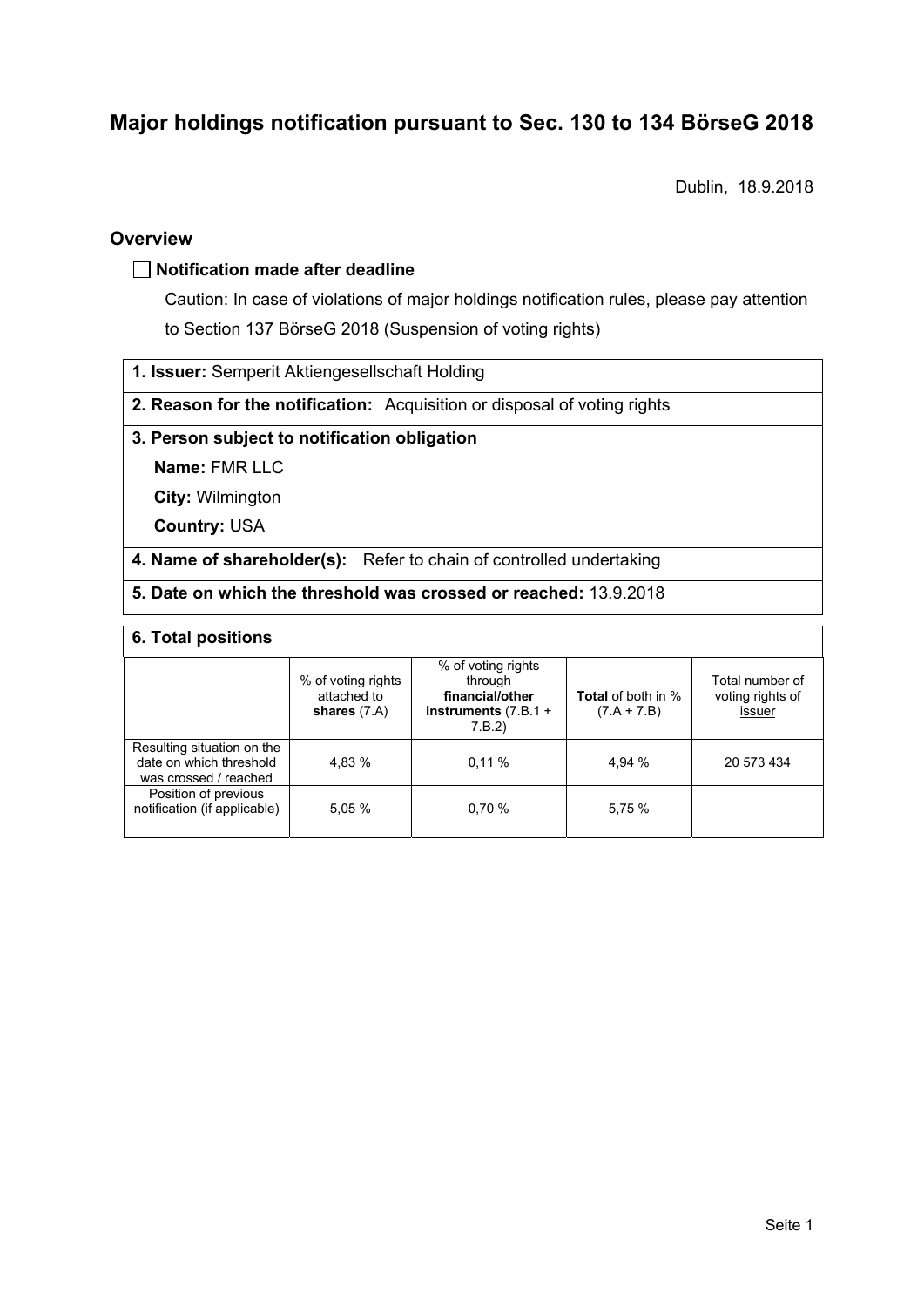## **Details**

## **7. Notified details of the resulting situation:**

| A: Voting rights attached to shares |                                           |                                      |                                           |                                      |  |  |
|-------------------------------------|-------------------------------------------|--------------------------------------|-------------------------------------------|--------------------------------------|--|--|
| <b>ISIN Code</b>                    |                                           | Number of voting rights              | % of voting rights                        |                                      |  |  |
|                                     | <b>Direct</b><br>(Sec 130 BörseG<br>2018) | Indirect<br>(Sec 133 BörseG<br>2018) | <b>Direct</b><br>(Sec 130 BörseG<br>2018) | Indirect<br>(Sec 133 BörseG<br>2018) |  |  |
| AT0000785555                        |                                           | 994 392                              |                                           | 4,83 %                               |  |  |
| <b>SUBTOTAL A</b>                   | 994 392                                   |                                      | 4.83 %                                    |                                      |  |  |

| B 1: Financial / Other Instruments pursuant to Sec. 131 para. 1 No. 1 BörseG 2018 |                        |                            |                                                                                      |                    |  |
|-----------------------------------------------------------------------------------|------------------------|----------------------------|--------------------------------------------------------------------------------------|--------------------|--|
| Type of instrument                                                                | <b>Expiration Date</b> | <b>Exercise Period</b>     | Number of voting<br>rights that may be<br>acquired if the<br>instrument is exercised | % of voting rights |  |
| Right to recall stock<br>17/09/2018<br>loan                                       |                        | No specific term<br>period | 22 356                                                                               | 0.11%              |  |
|                                                                                   |                        | <b>SUBTOTAL B.1</b>        | 22 356                                                                               | 0.11%              |  |

| B 2: Financial / Other Instruments pursuant to Sec. 131 para. 1 No. 2 BörseG 2018 |                    |                    |                               |                            |                       |
|-----------------------------------------------------------------------------------|--------------------|--------------------|-------------------------------|----------------------------|-----------------------|
| Type of instrument                                                                | Expiration<br>Date | Exercise<br>Period | Physical /<br>Cash Settlement | Number of<br>voting rights | % of voting<br>rights |
|                                                                                   |                    |                    |                               |                            |                       |
|                                                                                   |                    |                    | <b>SUBTOTAL B.2</b>           |                            |                       |